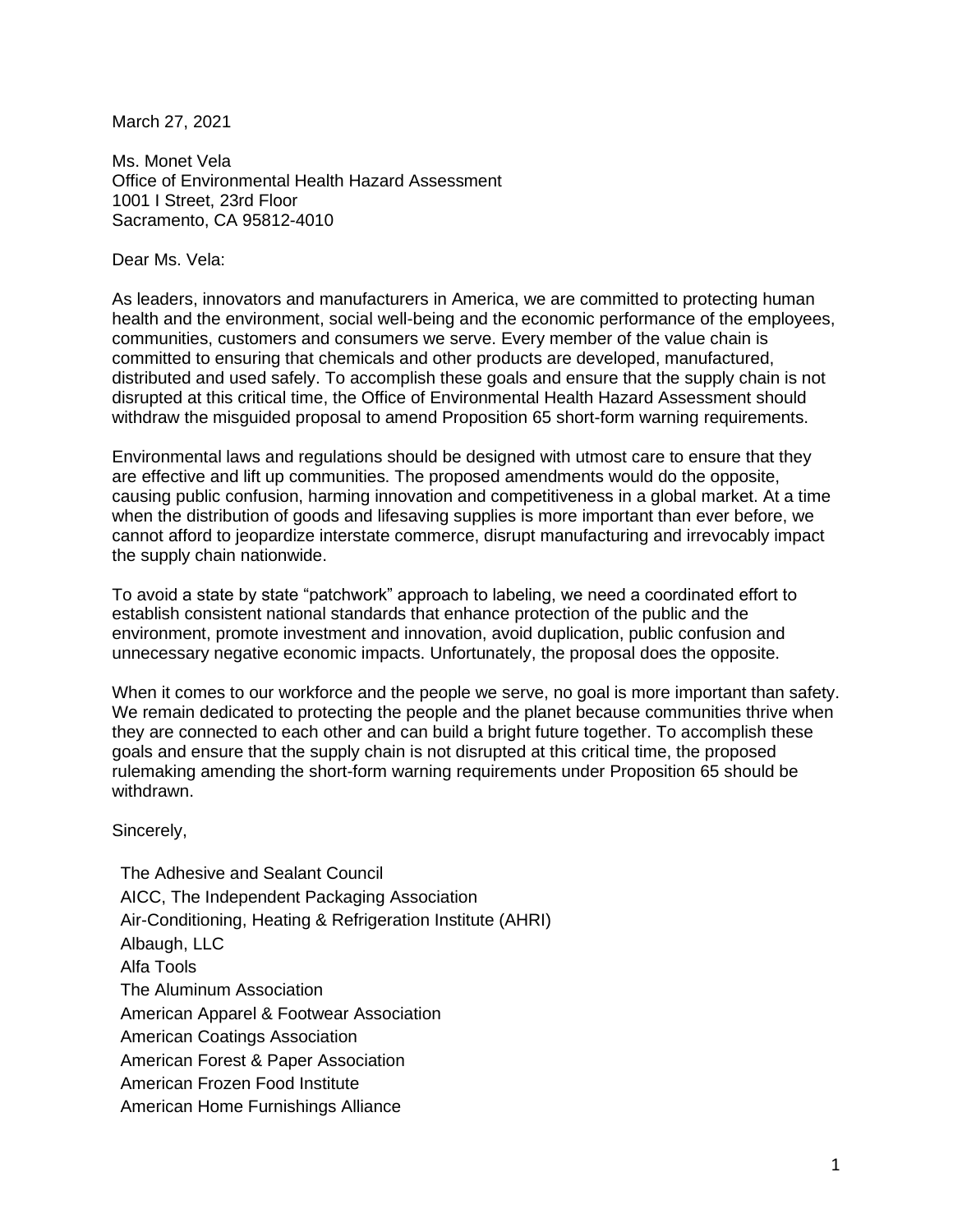- American Mold Builders Association
- American Pet Products Association
- American Sportfishing Association
- American Wire Producers Association
- American Wood Council
- Appalachian Hardwood Manufacturers, Inc.
- Arkansas State Chamber/Associated Industries of Arkansas
- The Association for Hose and Accessories Distribution (NAHAD)
- Associated Industries of Missouri
- Associated Pacific Machine Corp.
- Association of Equipment Manufacturers
- Association of Home Appliance Manufacturers
- Auto Care Association
- Banner Engineering
- Bergstrom Inc.
- Birmingham Fastener
- Bobrick Washroom Equipment, Inc.
- Brick Industry Association
- Brunswick Corporation
- Brush Research Manufacturing Company Inc
- The Business Council of New York State, Inc.
- Business & Industry Association of New Hampshire
- Business + Institutional Furniture Manufacturers Association
- California Automatic Vending Association
- California Manufacturers & Technology Association
- California Pool & Spa Association
- Can Manufacturers Institute
- Continental Refrigerator
- Core Molding Technologies
- Coturnix, LLC
- Council of Industry of Southeastern New York
- Dyna-Mix Inc.
- Ecological Fibers Inc.
- Electronic Components Industry Association (ECIA)
- Electronic Theatre Controls, Inc.
- Fabricators and Manufacturers Association, International
- Fender Musical Instruments Corporation
- Ferro Industries, Inc.
- Flexible Packaging Association
- Formula Boats
- Frozen Potato Products Institute
- GE Appliances, a Haier company
- Georgia Association of Manufacturers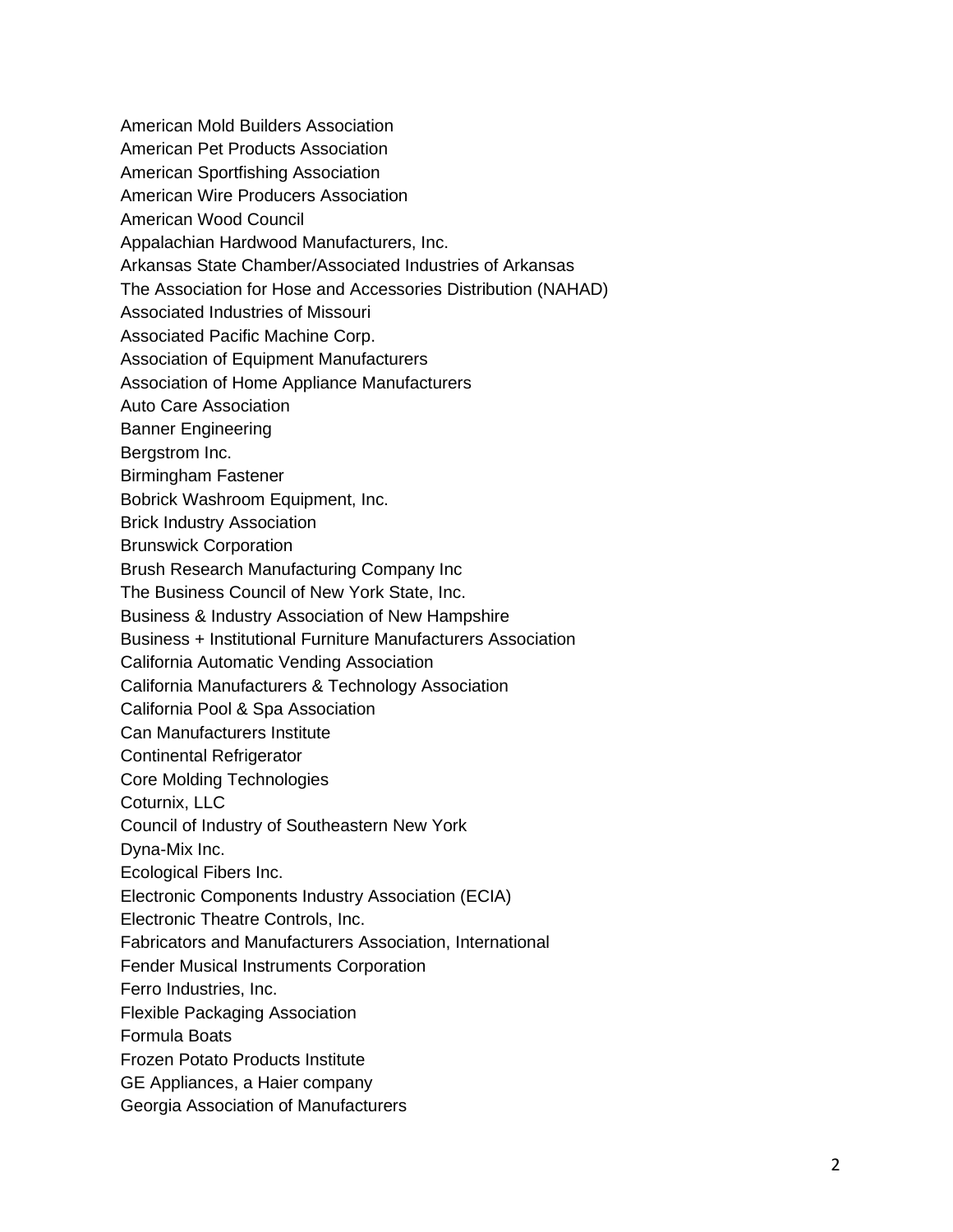**Gerdau** The Gill Corporation Gilster-Mary Lee Corp. Global Metal Finishing, Inc. Goizper Spraying NA, Inc. Gordon Brush Mfg. Co. Inc. Hearth, Patio & Barbecue Association Hilti, Inc. The Household & Commercial Products Association (HCPA) Illinois Manufacturers' Association INDA, The Association of the Nonwoven Fabrics Industry Independent Lubricant Manufacturers Association The Industrial Brush Company Inc. Industrial Fasteners Institute Industrial Minerals Association - North America International Association of Plastics Distribution International Sleep Products Association International Wood Products Association Iowa Association of Business and Industry Irrigation Association ISSA - The Worldwide Cleaning Industry Association Jaz Brush USA, Inc. JAZ USA Inc. Kansas Chamber KD Manufacturing, Inc. Kelly-Moore Paint Co., Inc. KEMET Electronics Corporation Kentucky Association Of Manufacturers Kitchen Cabinet Manufacturers Association Koki Holdings America Komatsu America Corp. LBS Leviton Manufacturing Co., Inc. Loos & Co Maine State Chamber of Commerce Makita U.S.A., Inc. The Malish Corporation Manufacturers Alliance for Productivity and Innovation (MAPI) Maryland Chamber of Commerce Maverick Abrasives McNaughton & Gunn, Inc. Metabo Corporation Metal Powder Industries Federation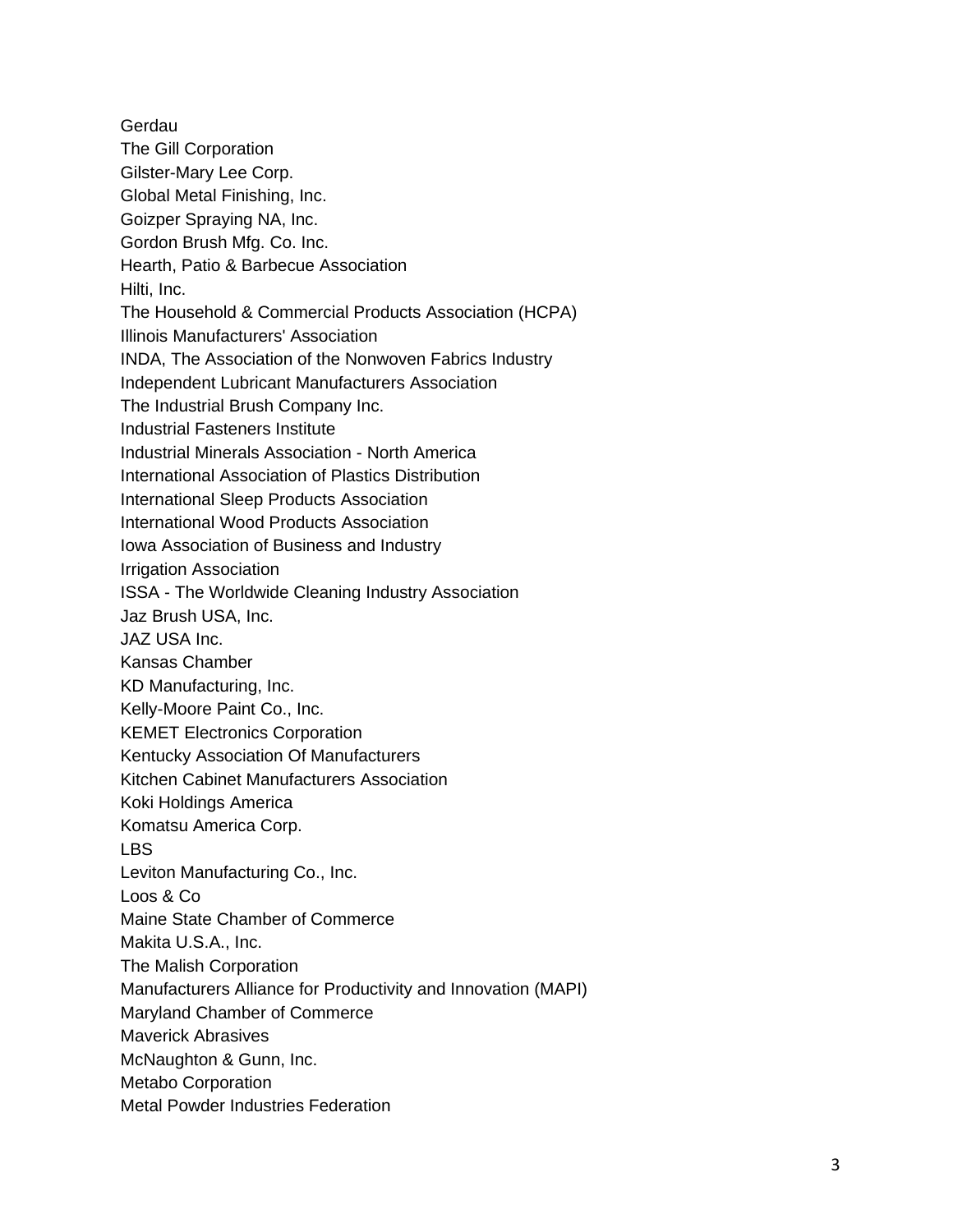MGK Michigan Manufacturers Association Mohawk Industries, Inc. Monahan Partners, Inc. Montana Chamber of Commerce Motor & Equipment Manufacturers Association National Association of Chemical Distributors National Association of Manufacturers National Association of Printing Ink Manufacturers (NAPIM) National Automatic Merchandising Association National Electrical Manufacturers Association (NEMA) National Fastener Distributors Association National Marine Manufacturers Association National Oilseed Processors Association National Shooting Sports Foundation National Stone Sand and Gravel Association National Tooling & Machining Association National Waste & Recycling Association Nevada Manufacturers Association New Jersey Business and Industry Association New Mexico Business Coalition Next Generation Manufacturing Non-Ferrous Founders' Society North American Association of Food Equipment Manufacturers (NAFEM) North American Die Casting Association North American Meat Institute North American Millers' Association Northeast Pennsylvania Manufacturers & Employers Association Ohio Manufacturers' Association **Osborn** Otis Technology Outdoor Power Equipment Institute Pennsylvania Manufacturers' Association PFERD Inc. Phoenix Closures Pioneer Packaging Inc. Plastic Pipe and Fittings Association Plastics Industry Association Plumbing Manufacturers International Plymouth Products Acquisition, Inc. Pool & Hot Tub Alliance

Power Tool Institute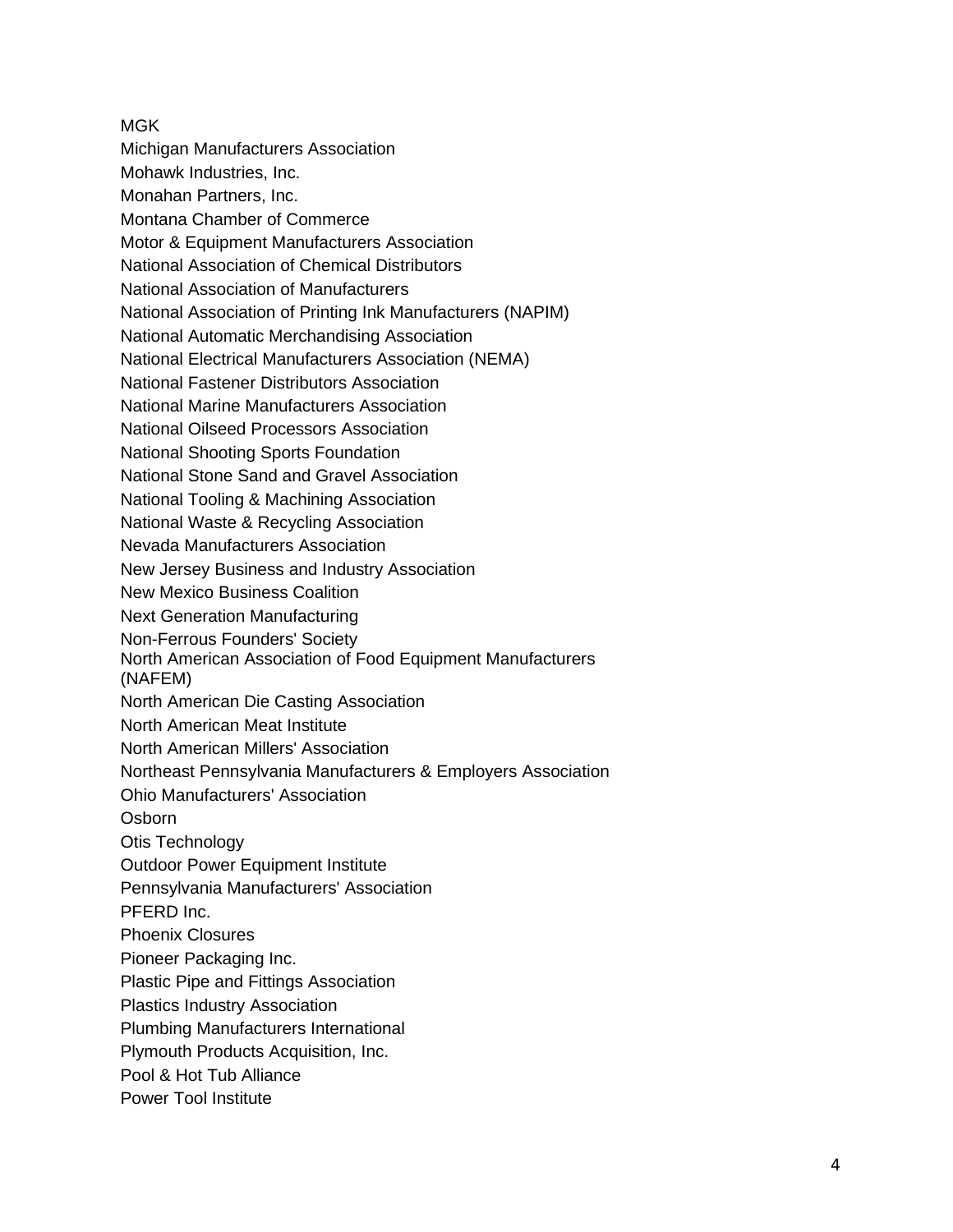Precision Machined Products Association Precision Metalforming Association PRINTING United Alliance Resilient Floor Covering Institute Rhode Island Manufacturers Association Rinnai America Corporation Robert Bosch Tool Corporation RV Industry Association San Antonio Manufacturers Association Shark Industries Ltd. The Shyft Group USA, Inc. SigmaTron International, Inc. SNAC International Society of Glass and Ceramic Decorated Products Specialty Equipment Market Association Specialty Tools & Fasteners Distributors Association (STAFDA) Spiral Brushes Inc. Spring Manufacturers Institute Stanley Black & Decker Starcke Abrasives USA, Inc. Steel Manufacturers Association Stockmeier Urethanes USA, Inc. Stromberg Allen and Company **Strongwell** Sugar Creek Packing Co. The Sulphur Institute Sullair, LLC Systems Technology, Inc. TANIS Incorporated The Technology and Manufacturing Association Techtronic Industries Power Equipment Texas Association of Manufacturers Thermo Fisher Scientific TRSA, the Association for Linen, Uniform and Facility Services Unicorr Packaging Group United Veterinary Services Association Utah Manufacturers Association Valley Industrial Association Valvoline Vinyl Institute Virginia Manufacturers Association Weiler Abrasives Wisconsin Manufacturers & Commerce